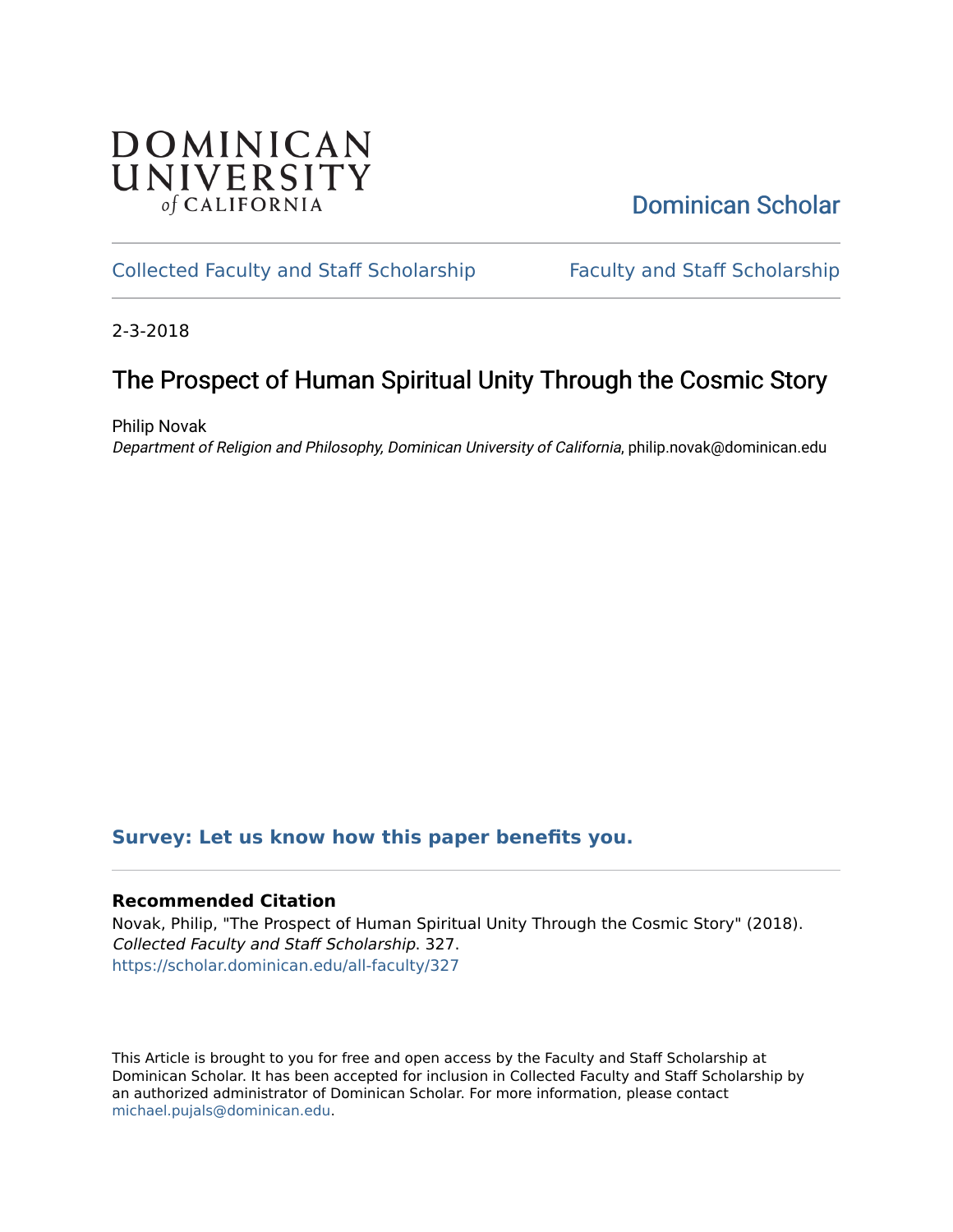#### The Prospect of Human Spiritual Unity Through the Cosmic Story

The unity of humankind's religious history is obvious, once one sees it. We have, however, been assiduously trained not to see it. Even more strongly, we have been pressured not to think it; and not to feel it. Yet today it beckons our minds… -Wilfred Cantwell Smith

#### Introduction

Thomas Berry and Brian Swimme have noted that, "we seem to be moving beyond any religious expression so far known to the human into a meta-religious age that seems to be a new comprehensive context for all religions." That "new comprehensive context" is of course now known as Big History -- a.k.a. the Evolutionary Epic, Universe Story, or New Cosmic Story—the astonishing contemporary synthesis of modern sciences that tells a coherent story of the evolution of the universe from the Big Bang 13.7 billion years ago to the present.

Yet with the notable exception of the writings of Berry and Swimme themselves, leading Big History texts like David Christian's *Maps of Time,* Fred Spier's *Big History and the Global Future of Humanity,* Cynthia Brown's *Big History,* and the college textbook, *Between Nothing and Everything*, by Christian, Brown and Craig Benjamin, are committed to a thoroughgoing materialism in which the history of human religiosity is the history of a delusion and in which the perennial human yearning for self-transcendence is an evolutionary dead end.

Only Big Historians can decide whether their narrative should assign religion – humanity's ceaseless symbolic attempts to relate itself to the ultimate conditions of its existence<sup>1</sup>-- a less marginal role. But to me science's new Cosmic Story offers our stillyoung species an opportunity to see its religious past, in all its sublimity and horror, as radically unfinished and still evolving toward a nobler form. The pace of this evolution will depend crucially upon our advance toward what celebrated Harvard scientist recently hailed as "the greatest goal of all time: the unity of the human race."<sup>2</sup> Here are six Big History-inspired reminders of the very real foundations of our dreams for unity and spiritual maturity.

#### 1. The Cosmological Sense in Which We are One

It was 1931 when the Belgian Catholic priest and astronomer Georges Lemaitre theorized that our universe had begun in an ancient explosion from an infinitesimal point, and 1964 when Penzias and Wilson detected the Microwave Background Radiation that crucially verified Lemaitre's theory. In the past 50 years Big Bang cosmology has become global scientific orthodoxy. Even Pope Francis embraces it.

Mysteries remain of course. That all the matter and energy in a universe that stretches 93 billion light years across and contains perhaps 200 billion galaxies each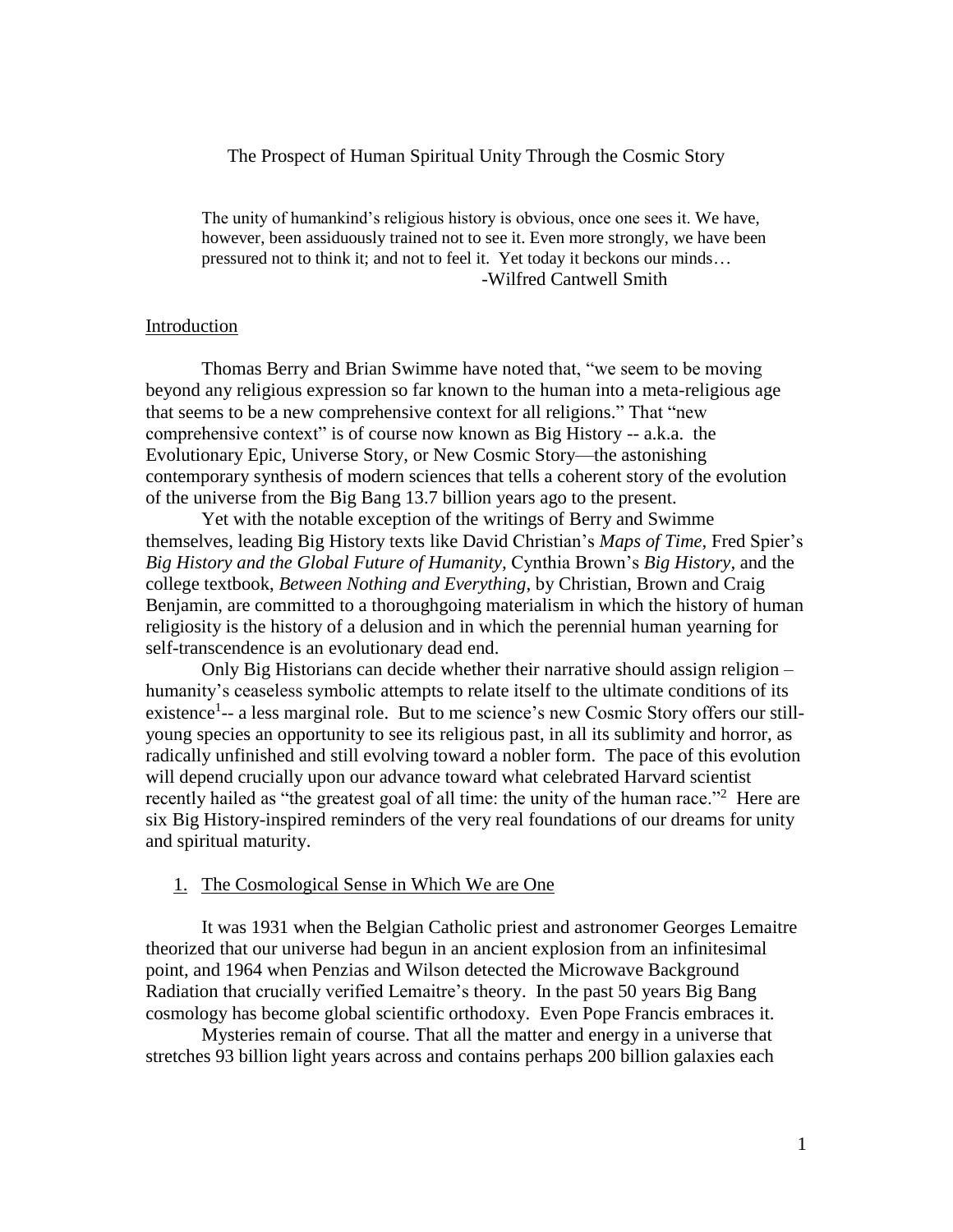with 100 billion stars was once condensed in a point much smaller than an atom, is, I'm told, counterintuitive even for astrophysicists. If there was no time or space before the Big Bang, where exactly was that explosive little nano-particle? What caused the Bang? We have no idea. Says mathematician D. Berlinsky, "the Big Bang singularity does not represent a *physical* concept because it cannot be accommodated by a physical theory. It is a point at which physical theories give way." How did the Bang's initial radiation spread far faster than the speed of light (the universe's official speed limit)? And why after countless quintillions of particles and anti-particles annihilated each other with perfect symmetry for the first 300,000 years did a few particles manage to elude their heretofore fixed fate, thus allowing matter to bootstrap itself into existence? We don't know.

Yet despite the Bang's mysterious edges, the evidence for it is massive. The Earth itself and all that lives upon it, including ourselves, are its grandchildren. Every last one of the elements that make up our flesh and blood, hair and teeth, muscle and bone, hearts and lungs, eyes and skin have been fashioned in the star-explosions that followed in its wake. This is the cosmological sense in which we are one: physically we are all children of the Big Bang.

### 2. The Terrestrial Sense in Which We are One

Astronaut William Anders' famous picture of the Earth as seen from the surface of moon (*Time*, January,1969) is worth a thousand words. Big Historian Fred Spier recalls the moment when as a young Dutch boy he first saw this image on a black-andwhite television screen and soon thereafter on the cover of TIME. In tones familiar to any student of mystical experience, Spier recalls: "While looking at this picture, I experienced a shock that I had never felt before and never have experienced since. Within a second, it changed my perspective of Earth beyond recognition. I tore the picture out carefully, stuck it onto the wall of my room and looked at it for years. I still have this picture and treasure it greatly."

Spier's feelings are hardly unique. In fact they are legion. The Dalai Lama tells of the same life-changing effect this image had on him and I expect many readers can relate. Our Earth is much younger than the vast Universe beyond it. Formed about 4.5 billion years ago, it was, at first, hotter than hell and dead as doornail. But after some 800 million more years bacterial life that eventually led to us mysteriously arose in the ancient oceans. As far as we know, life's occurrence and evolutionary efflorescence happened *here and only here.* Of the 110 billion human beings that have *ever* been alive, all have lived on this very tiny island-speck of matter in the unthinkably vast cosmic sea. All Sapiens have lived in the same, small home. If the Big Bang was our distant grandparent, the Earth is our common mother. We are Earth-beings down to our marrow. This is the terrestrial sense in which we are one.

#### 3. The Biological Sense in Which We Are One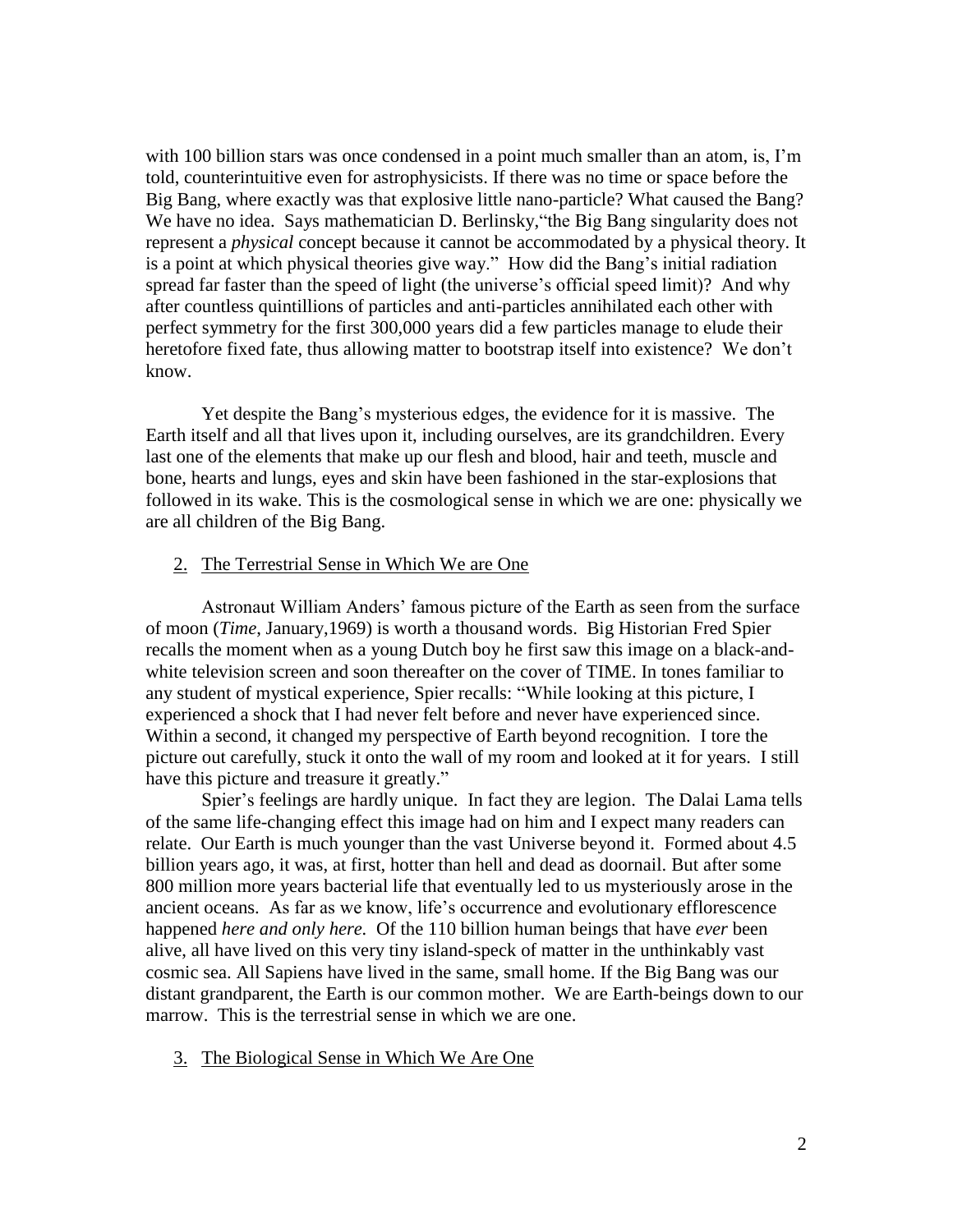Life arose in the Earth's oceans about 3.5 billion years ago in the form of bacteria. Spier observes that the emergence of life required processes that could absorb enough energy to reach levels of greater complexity, but that such a feat would have required a far greater output of energy than any existing material process could muster – which means that at this point, scientifically speaking, the whole hubbub should have said "to hell with it" and remained lifeless. But it didn't. "The inescapable conclusion," writes atheist-materialist Spier, "is that during its emergence, life must have evolved an in-built drive that was strong enough to keep itself alive. *It is unknown to me what the biological mechanism for this drive would consist of*" [my emphasis]. Kudos to Spier for his frankness.

But when life did emerge, its basic credentials were *unvarying*. As Spier makes clear, if we define life as any process containing within itself a hereditary program for defining and directing molecular mechanisms to extract/consume matter and energy from the environment to maintain itself and reproduce itself, all such programs are managed by DNA and RNA molecules, the incomprehensibly awesome "genetic material" that directs in detail the cellular growth of every kind of life from viruses to slugs to butterflies to redwoods to sharks.

 DNA's omnipresence means either 1) that life arose only once, or 2) that it arose more than once, but all the other ways were destroyed and only one survived. Either way, as D. Christian notes, "all organisms living today, from humans to bananas, to sea squirts and amoebae, are descended from the same (bacterial) ancestor."

 More than 3 billion years later, a mere 7 million years ago, genetic copying errors and/or eliminative environmental pressures began to produce a divergence between what we now call chimpanzees and what we now recognize as the beginning of the hominid line that led (some 6 million years later) to *Homo sapiens*. Chimps are our closest nonhuman relative as our DNA differ by only 1.5%. Another way to say this is that the chimpanzee and human genomes are 98.5% identical. Our genetic proximity to chimpanzees dramatically underscores humanity's far greater genetic proximity *to each other*. Brown University biologist Kenneth Miller provides the numbers: "The human genome contains 3164.7 million chemical nucleotide bases and that on the order of 99.9% of those nucleotide bases are the same in all people."

This is the biological sense in which we are one.

I've kept points 1-3 brief because they are now quite commonplace. They are tremendously important but, alone, they would not constitute sufficient grounds for a fresh consideration of the idea of an emerging spiritual unity of humankind. But when joined to the news from contemporary Anthropology – the subject of the next section, the ground becomes far firmer.

4. The Psychological Sense in Which We are One: Cultural Universals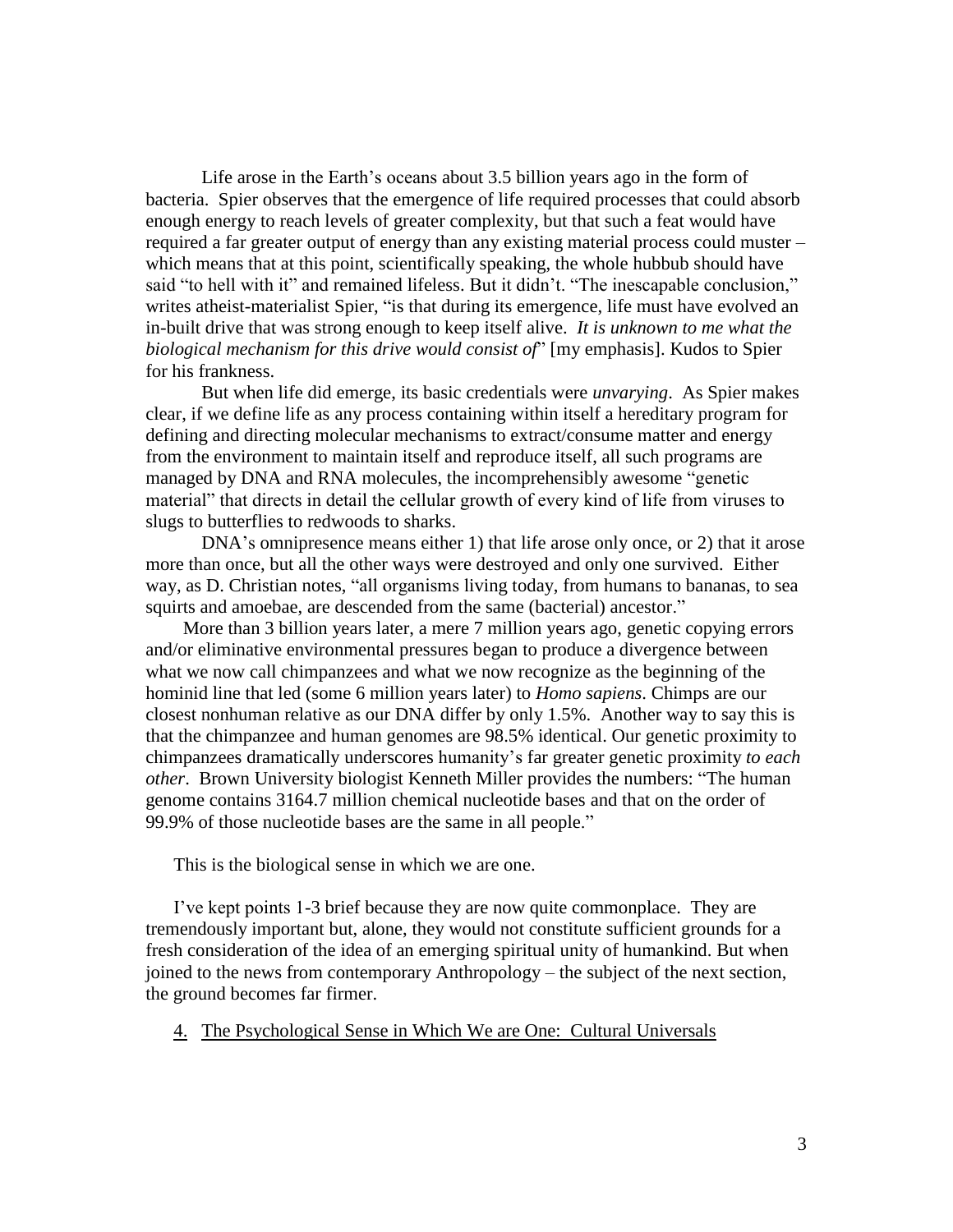Harvard's influential Steven Pinker has written that, "the new sciences of human nature [i.e., neuroscience, cognitive psychology, evolutionary psychology and genomics]…expose the *psychological unity of our species* beneath the superficial differences of physical appearance and parochial culture" (italics mine). Anyone not wide-eyed over the italicized words is just not paying attention. For if Pinker is right, a hundred years of anthropological hostility to the idea of a universal human nature is over. Indeed, anthropologists have now confirmed beyond reasonable doubt the existence of a wide array of behaviors that characterizes *every Homo sapiens culture known to history and ethnography.* Yet as recently as 1982 a noted anthropologist could write that "during the hundred years of their existence, academic anthropologists have not discovered a single, universally valid truth concerning either human culture or human society," and not long before that time a ranking academic panel declared cultural universals – which would be evidence for a universal human nature -- to be "no more likely than bird-shit in a cuckoo clock." How did we get from these statements to Pinker's confident claim about the psychological unity of our species?

 In the 1880's anthropology's founder, Edwin Tylor, entertained the idea of a "psychic unity of mankind," but his hypothesis faded as newly minted anthropologists trekked to the far corners of the earth to record the facts in all their particularity.

 When in 1896 Columbia hired Franz Boas to develop its anthropology program, a "universal human nature" was still a live hypothesis but also, in Boas' mind, a dangerously subvertible one. Too easily could a nation claim that it alone had advanced human nature to a superior degree. By the end of World War I, Boas, all too aware of the pathological extremes to which nationalism could lead and not wanting his new science of anthropology abetting it, adopted cultural relativism. Never mind that it contradicted his transcultural condemnation of racism.

Boas' profoundly influential students, M. Mead and R. Benedict, read the burgeoning ethnological data as indicating a plasticity of human behavior so extreme as to suggest there was no such thing as human nature and that humans everywhere were products of incommensurable cultural wholes, each with its own unique and appropriate ethoi. By the second half of the  $20<sup>th</sup>$  century, anthropology's commitment to cultural relativism was firmly in place.

Enter Donald Brown, emeritus professor of anthropology at the University of California, Santa Barbara. A self-described Boasian relativist by training, Brown remembers how he once wagered that he could find an exception to colleague's heretical claim that some human sexual practices were universals. Brown tried and failed. After making – and losing – a similar second bet, Brown got curious about how long the list of human universals really was.

When he re-studied the literature, he found that human universals, which he defines as 'those features of culture, society, language, behavior and mind that, so far as the record has been examined, are found among all peoples known to ethnography and history," had actually been a persistent though fugitive theme throughout the past century. *The Blank Slate*, Steven Pinker's 2002 case for the reality of human nature, which Pinker defines as "an endowment of cognitive and emotional faculties that is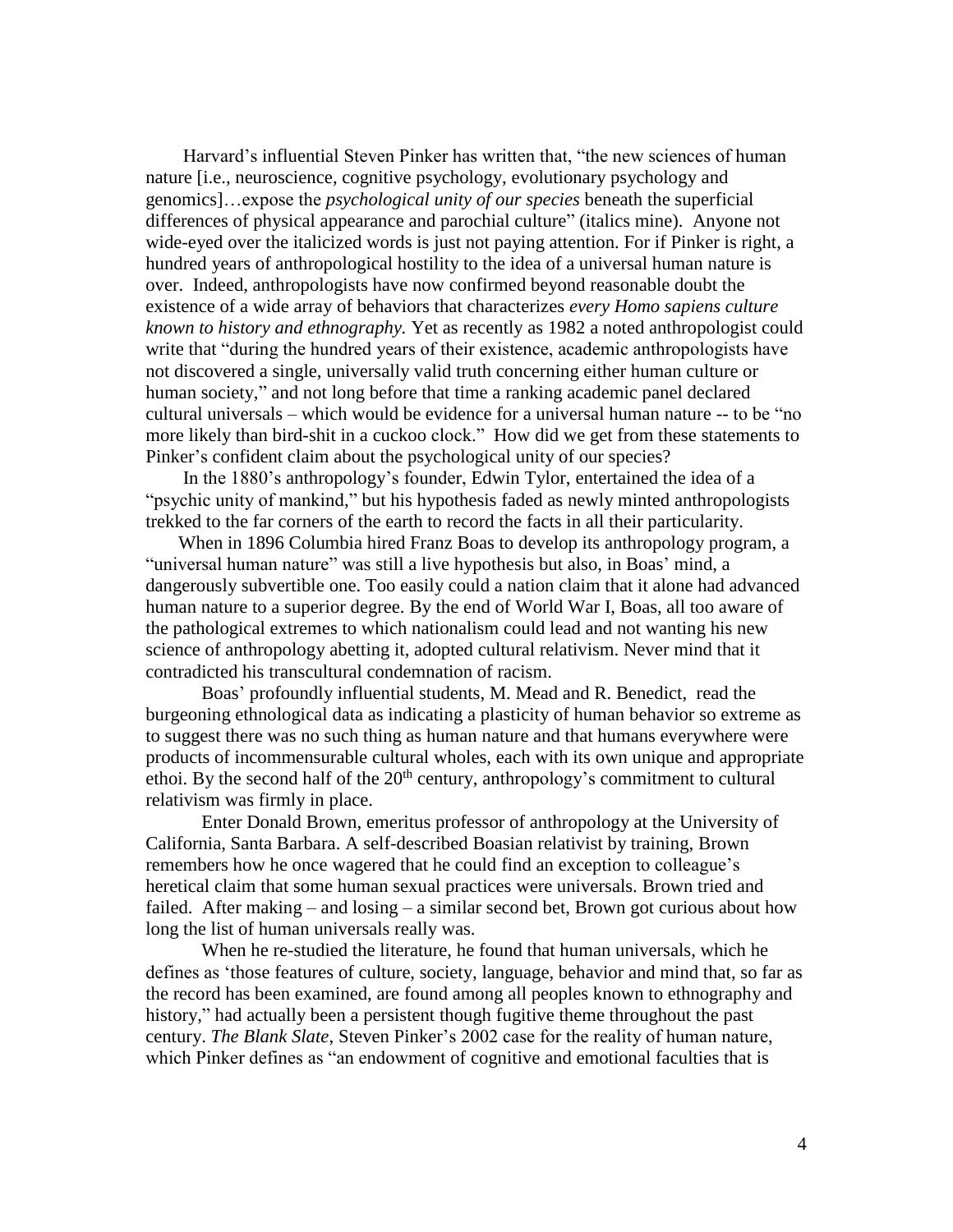universal to healthy members of *Homo sapiens*," dedicates an entire appendix to Brown's 1991 list of some 350 cultural universals, adding to it some 56 new universals that have since surfaced.

The list is rich. All I can do here is to try to make an impression on the reader's mind by a representative sampling of the many universals Brown and Pinker cite:

Members of every Homo sapiens culture known to history and ethnography adorn their bodies, style their hair, and like sweets.

They engage in gift-giving and hospitality; they experience empathy and feel affection.

Many human facial expressions are universal and elicit the same emotional responses everywhere.

Members of every Homo sapiens culture known to history and ethnography use language as their principal medium of communication and all languages have the same deep architecture, built of the same basic units and arranged according to implicit rules of grammar.

They have poetry and use metaphor, and apply aesthetic standards.

They reckon time, distinguish past, present and future, and strive to predict the future, including the weather.

Every Homo sapiens culture known to history and ethnography uses logic, makes binary cognitive distinctions and thinks in causal terms.

It has concepts of polar extremes, parts and wholes, opposites and equivalents, and distinguishes between normal and abnormal mental states.

Every Homo sapiens culture known to history and ethnography distinguishes inner from outer body, public from private, flora from fauna; it regulates sex, avoids incest, and has standards of sexual modesty.

Every Homo sapiens culture known to history and ethnography distinguishes right from wrong and recognizes reciprocity, responsibility and intention. They are all aware of the possibility of cheating and lying, and they all strive to protect themselves from same.

And so on for some 300 other universals.

*Anthropology's rediscovery of a transcultural human nature means that the question of human spiritual unity has become freshly salient.* If human beings share:

- $\bullet$  the same cosmic background (point 1)
- $\bullet$  the same Earth-origins (point 2)
- a genetic code that differs minutely across the species (point 3)
- a universal linguistic deep-grammar (Chomsky's "universal grammar" not noted above),
- and a psychic unity as demonstrated by these many cultural universals  $(point 4)$ ,

it would be scientifically irresponsible to ignore the hypothesis that within the diversity of global religious life there are also important invariants.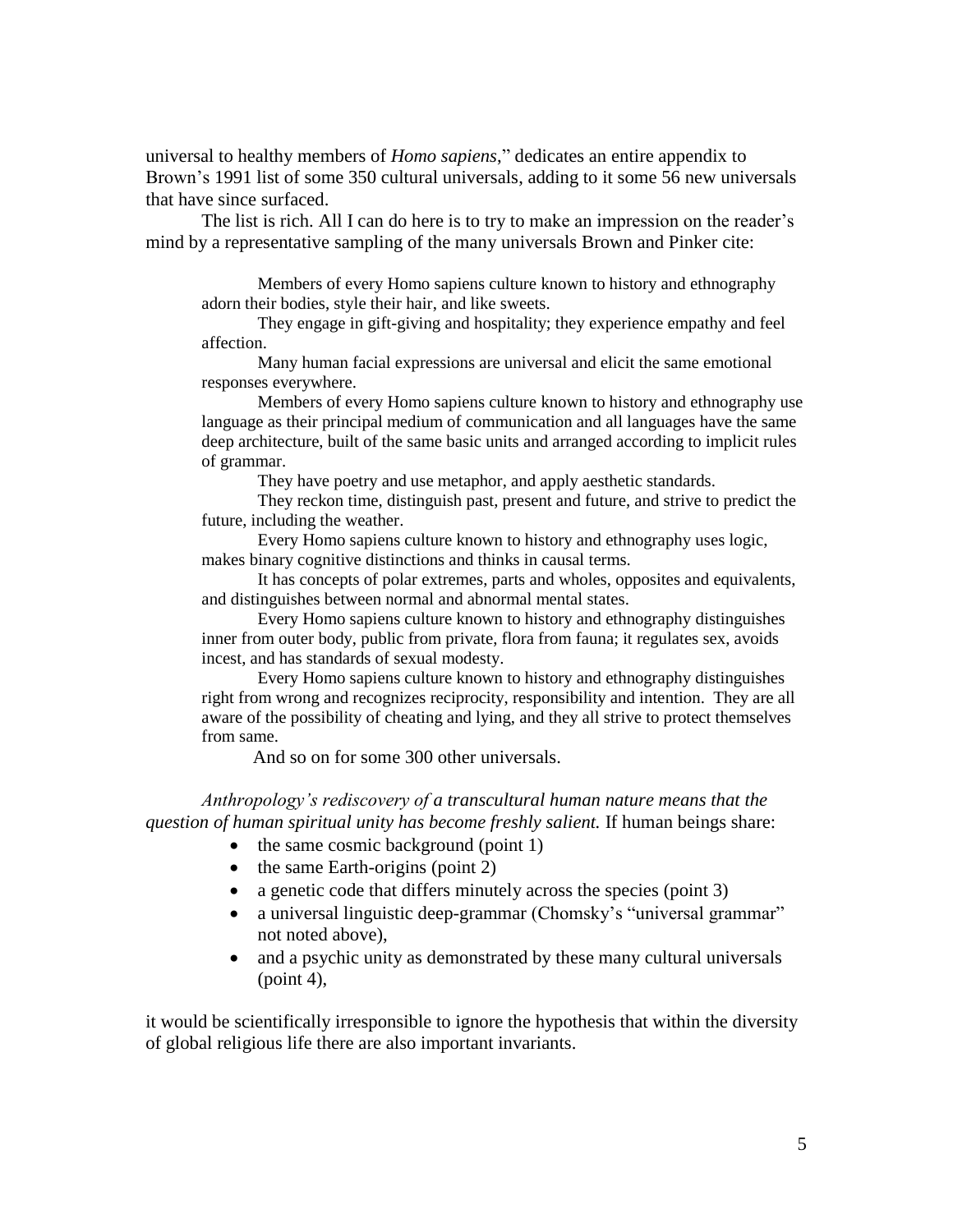#### 5. The Unity-Within-Diversity of Humanity's Religious History

Rational people can argue over religion's significance, but no one disputes its ubiquity. When Freud called religion a universal obsessional neurosis, he at least got the universality part right. And when no less a scientist than E. O. Wilson tells us that "*the predisposition to religious belief is the most complex and powerful force in the human mind and probably an ineradicable part of human nature*" [my emphasis], there is little point in denying that as a species we still are, as we apparently have always been, *Homo religiosus*. Since the advent of Sapiens, religion has taken on no fewer than 100,000 forms (Wallace 1966, in Wilson 1974, 176). 90% of the world's current population engages in spiritual or religious practice of some sort (Koenig 2002 in Walsh 2011, 586), and there are as many as 9900 distinct forms of religion still extant (Barret 2001 in Lester 2002). Human beings are surely natural creatures, but they are just as surely prone to experience/interpret the natural world as having a transcendent dimension or aspect.

The big question among the world's well-informed interpreters of the history of human religiosity is whether or not the universally pointed-to transcendent dimension is really there. *Naturalistic* interpreters of religion say no. For them religion has always and everywhere been humanity's fantastic response to the psychological and social pressures of life. Faced with pain, bewilderment and death, not to mention the task of achieving moral solidarity among their groups, human beings, in a desperate attempt to cope, have always invented higher Powers and projected them into the cosmos via beliefs and rituals. According to the naturalistic interpreters, human religiosity is at best a psychologically and socially useful fiction, at worst a dangerous psychopathology to evolve beyond.

But *religious* interpreters of religion hold out for a yes. While acknowledging the validity of many points of the naturalistic view, religious interpreters claim that the latter fails spectacularly to account persuasively for the vast, insistent and continuing throb of significantly meaningful human religious experience across the globe. As William James cautioned long ago, there is much religious experience – peak experiences of flow or unity, sensings of a transcendence that can profoundly reorient or transform an individual's life, unsought intimations of postmortem continuity, and so on – that is not convincingly reduced to psychosocial coping mechanisms or explained away by brain chemistry. In his otherwise naturalistic scorched earth critique of religion, *The End of Faith*, even neuroscientist Sam Harris emphasizes that religions "attest to a range of spiritual experiences that are real… and entirely worthy of our investigation; experiences of meaningfulness, selflessness, and heightened emotion" that "…surpass our narrow identities as "selves" and escape our current understanding of the mind and brain" (Harris, 2004, 39).

Confronting the profound mystery of Sapiens' potential for 'spiritual' experience, *religious* interpreters of religion point out that it is possible that humanity really does live within a single 'transcendental milieu' and that humanity's never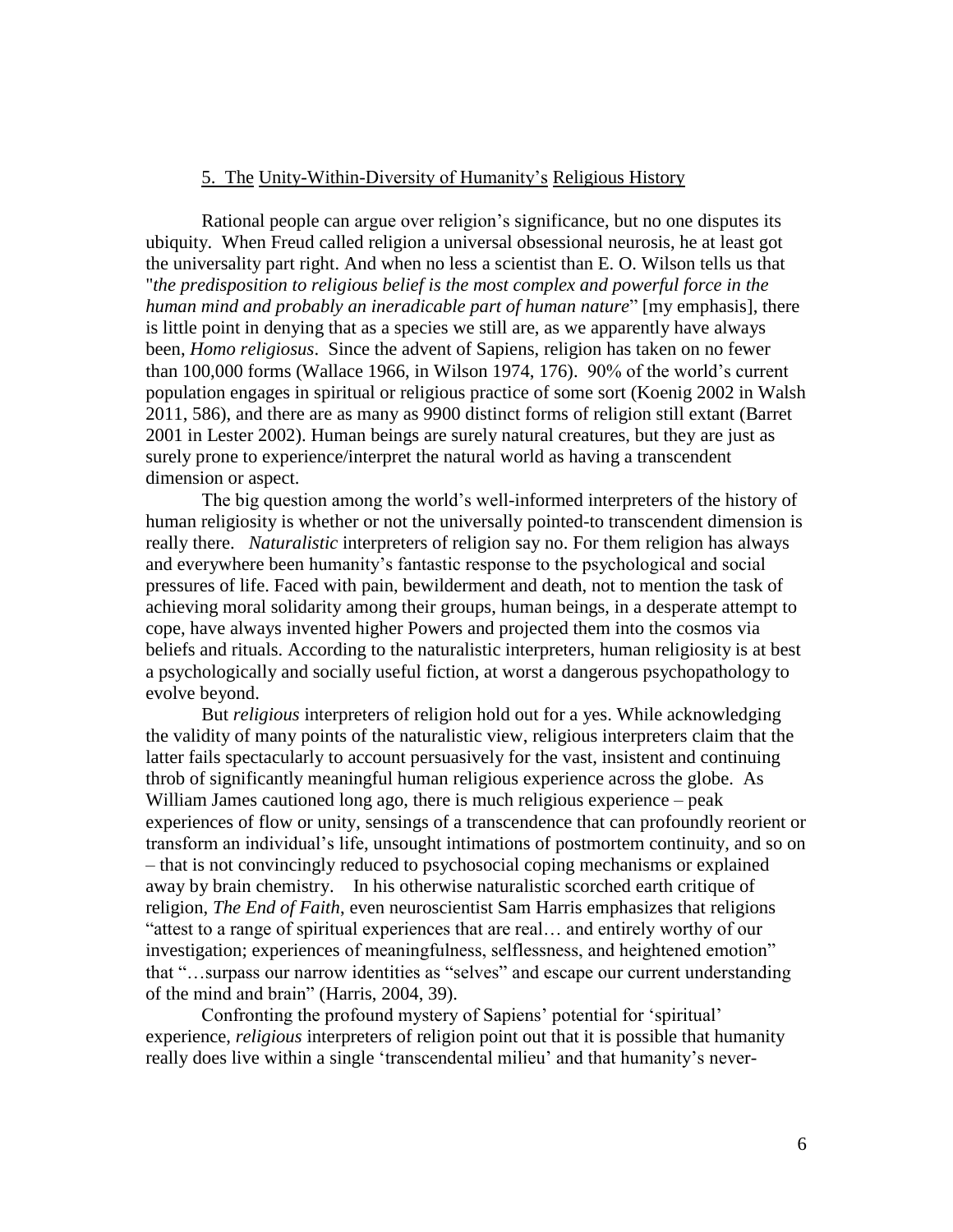ending symbolizations of it as God, Dharma, Tao, Great Spirit and countless others, are but conditioned human responses to a transcategorial Real that no set of constructs can exhaust. In this view, the unity-within-diversity of religions is the transcendental milieu itself; human responses to it vary because it can't be known as it is in itself but only as experienced and interpreted through the mind's neuronal, psychic and cultural-linguistic conditions. 3

Neither the naturalistic interpretation of religion (which doubts the existence of of a suprahuman milieu) nor the religious interpretation of religion (which affirms its possibility) has been able to drive the other from the field of rational consideration. Full intellectual honesty at this point seems to require accepting the universe as *religiously ambiguous.* Yet what this means existentially (and not merely cognitively) is that the naturalistic interpretation requires a risky leap of faith no less than the religious interpretation. The risk in living out the religious option is fooling ourselves with wishful thinking. The risk in living out the naturalistic option is prematurely closing our accounts with an important dimension of reality – a move William James famously warned against.

### 6 Our Emerging Moral/Spiritual Unity

Evolutionary psychologist Robert Wright has recently argued that humanity is moving erratically but steadily toward an expansion of its moral compass, indeed, toward a moral universalism in theory and in practice. More and more of us, he says, are placing others of us within the circle of their moral consideration and thereby affirming the equal moral status of all human beings. "Time has drawn us toward the commonsensical-sounding yet elusive moral truth that people everywhere are people, just like us." Might we be during an evolutionary uptick in *Homo sapiens'* moral quotient?

We ask this outlandishly hopeful question because improbable emergences of somethings-out-of-their-own-absences – even if they require eons-- *are precisely what Big History has taught us to expect!*

- From the Big Bang itself (the greatest of all material somethings-out-ofnothings) ,
- to the *de novo* emergence of matter from pure radiation,
- to the *de novo* appearance of oligonucleotides without which life would not have been possible <sup>4</sup>
- to the emergence of life out of its own absence,
- to the apparently sudden emergences of protein folds, major groups of viruses, principal lineages of prokaryotic archaea and bacteria, eukaryotic supergroups and animal phyla<sup>5</sup>
- to the emergence of human consciousness,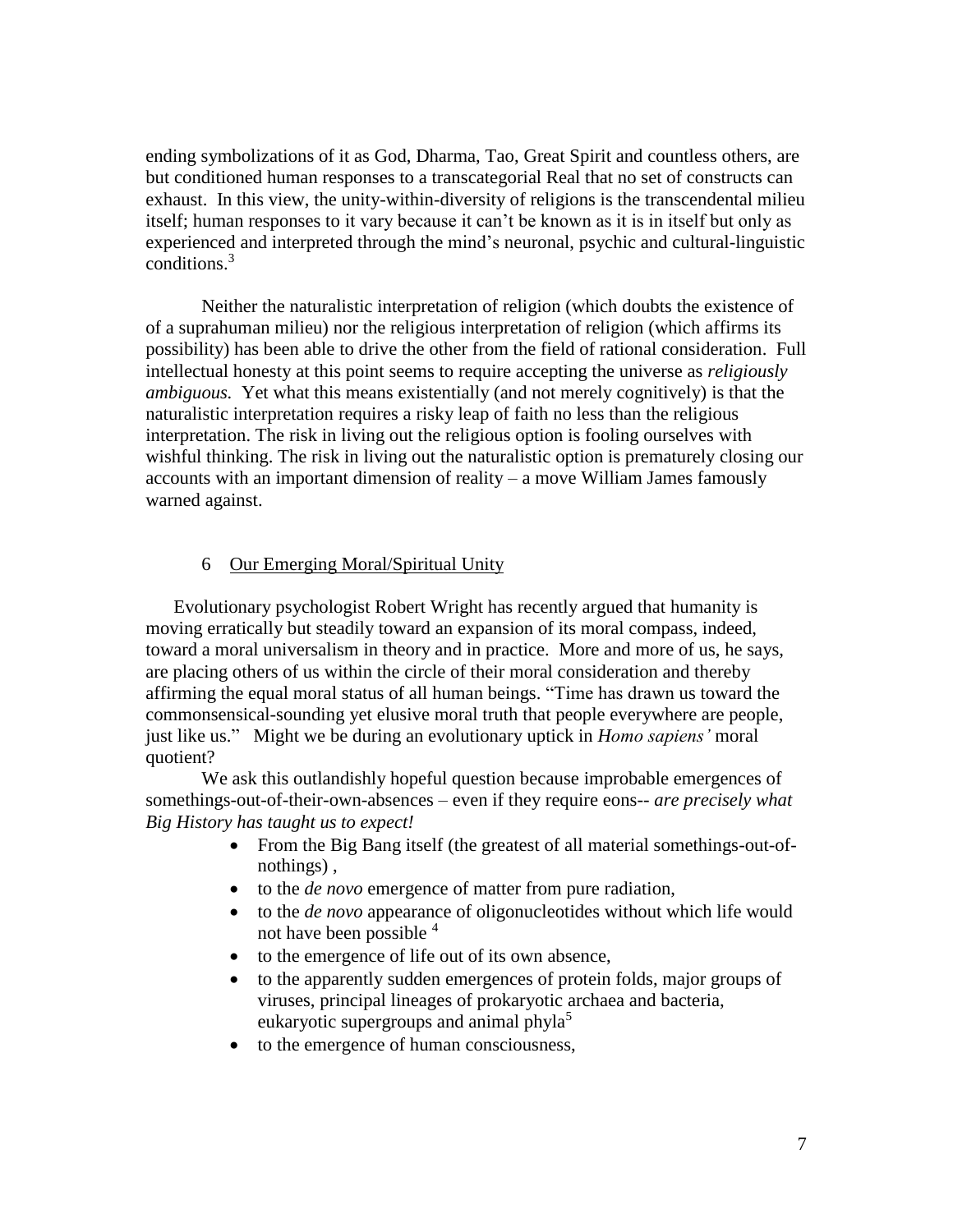and finally to an entirely new *dimension* of evolution – cultural evolution -- made possible by emergence of human consciousness,

Big History teaches us that the universe is not a static cosmos but a continuous and irreversible *cosmogenesis,* 6 a recurrent and partially lawless birthing of the radically new. <sup>7</sup> One of Big History's biggest learning outcomes is that "nothing transcends Nature like Nature herself."<sup>8</sup>

Religions have heretofore been humanity's primary vehicles for answering the great value-questions: Why be good? And how? Whether our old religions will continue to help us on this road, or whether their tendency toward literal renderings of cultural symbols will ultimately subvert their ethical teachings (and thus their relevance), is a debated issue. But with or without the help of the old religions, insists complexity theorist Stuart Kaufmann in his aptly titled *Reinventing the Sacred*, "the task of finding a common spiritual, ethical and moral space to span the globe could not be more urgent."

Big Historians should understand that the origin story they are telling *necessarily* provides its hearers with the germ of a moral outlook. And the very logic of Big History requires that its moral outlook – whatever it is –be species-wide. *The notion of an emergent moral unity thus appears to be a necessary condition for any Big History that isn't frankly nihilistic.* We call on Big Historians to be explicit about their role in creating the kind of global ethical-spiritual space that scientists like Kaufmann have called for.

#### *References:*

- Barrett, David B. et al. 2001. *The World Christian Encyclopedia, 2nd Edition*. New York: Oxford Univ. Press.
- Bellah, Robert. 2011. Religion in Human Evolution from the Paleolithic to the Axial Age. Cambridge, Massachusetts: President and Fellows of Harvard College.
- Berlinsky, David*.* 2009*. The Devil's Delusion.* New York: Basic Books.
- Brown, Cynthia. 2007. *Big History*. New York: The New Press.
- Brown, Donald. 1995. *Human Universals.* Philadelphia: Temple Univ. Press.
- \_\_\_\_\_. 1999. "Human Universals." In *MIT Encyclopedia of the Cognitive Sciences,* ed. R.A. Wilson and F.C. Keil. Cambridge: MIT Press.
- \_\_\_\_\_. 2004. "Universals, Human Nature and Human Culture." *Daedalus* Fall, 2004, 47-54.
- Christian, David, Craig Benjamin and Cynthia Brown. 2013. *Between Nothing and Everything.* New York: McGraw Hill.
- Christian, David. 2004. *Maps of Time.* Berkeley: University of California Press.
- Deacon, Terrence. 1997. *The Symbolic Species: The Co-evolution of Language and the Brain.* New York: Norton.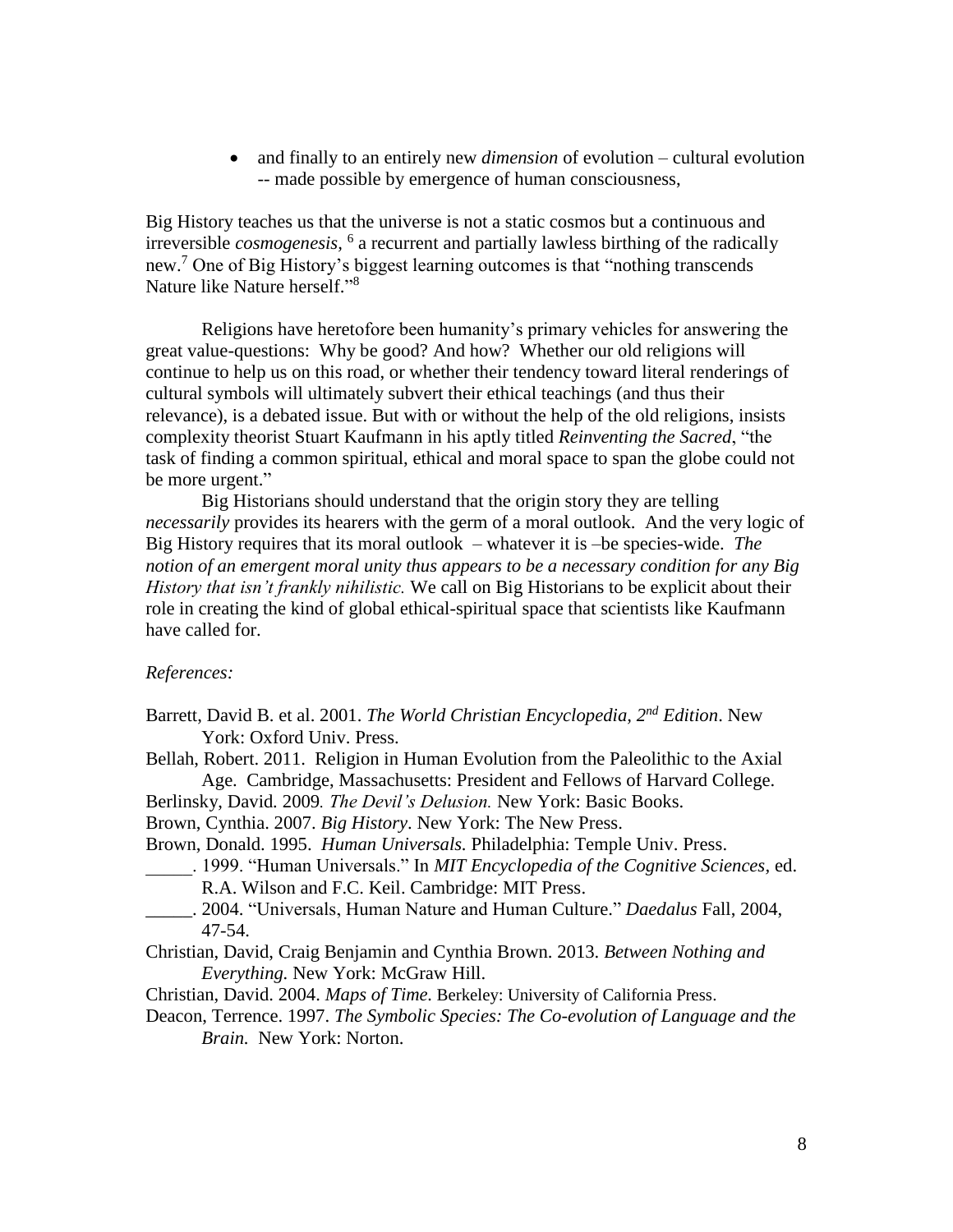- Edgerton, R.B. 1982. *Sick Societies: Challenging the Myth of Primitive Harmony.*  New York: Free Press. In Gairdner 2008, 44.
- Flanagan, Owen. 2007. *The Really Hard Problem: Finding Meaning in a Material World.* Cambridge, Mass.: MIT Press.*.*
- Gairdner, William. 2008. *The Book of Absolutes.* Montreal: McGill-Queen's Univ. Press.
- Geertz, Clifford. 1973."Ethos, World-View and the Analysis of Sacred Symbols." In *The Interpretation of Cultures,* 127*.* New York: Basic Books.
- Gesteland, Raymond F. et al. *The RNA World, Second Ed.* 1999. Cold Spring Harbor, New York: Cold Spring Harbor Laboratory Press.
- Harris, Sam. 2004. *The End of Faith*. New York: Norton.
- James, William. [1902] 1958. *Varieties of Religious Experience.* (New York: New American Library.
- Joyce, Gerald F. and Leslie Orgel. 1999. *"Prospects for Understanding the Origin of the RNA World."* In Gesteland 1999, 49-78.
- Koenig, H.G. 2002. *Spirituality in Patient Care: Why, How, When and What.*  Philadelphia: Templeton Foundation Press.
- Koonin, Eugene. 2007. "The Biological Big Bang Model for the Major Transitions in Evolution."
- Lester, Toby. 2002. "Oh Gods." *Atlantic Monthly* February.
- Murchie, Guy. 1978. *The Seven Mysteries of Life.* New York: Houghton Mifflin.
- Murdock, George. 1945. "The Common Denominator of Cultures." In *The Science of Man in the World Crisis,* ed. R. Linton, 124-142. New York: Columbia Univ. Press.
- Nagel, Thomas. 2012. *Mind and Cosmos: Why the Materialist Neo-Darwinian Conception of Nature is Almost Certainly False.* New York: Oxford Univ. Press.
- Peterson's and Seligman. 2004. *Character Strengths and Virtues.* New York: Oxford University Press.
- Pinker, Steven. 2002. *The Blank Slate.* New York: Viking.
- Plantinga, Alvin. 2011. *Where the Conflict Really Lies: Science, Religion and Naturalism.* New York: Oxford Univ. Press.
- Roberts, E and E. Amidon, 1991. *Earth Prayers.* San Francisco: HarperSanFrancisco.
- Rue, Loyal. 2000. *Everybody's Story.* Albany: SUNY Press. Foreword by E.O Wilson.
- Smith, Wilfred Cantwell. 1981. *Towards a World Theology.* Philadelphia: Westminster.
- Spier, Fred. 2011. *Big History and the Future of Humanity.* Oxford, UK: Wiley-Blackwell Publishers Ltd.